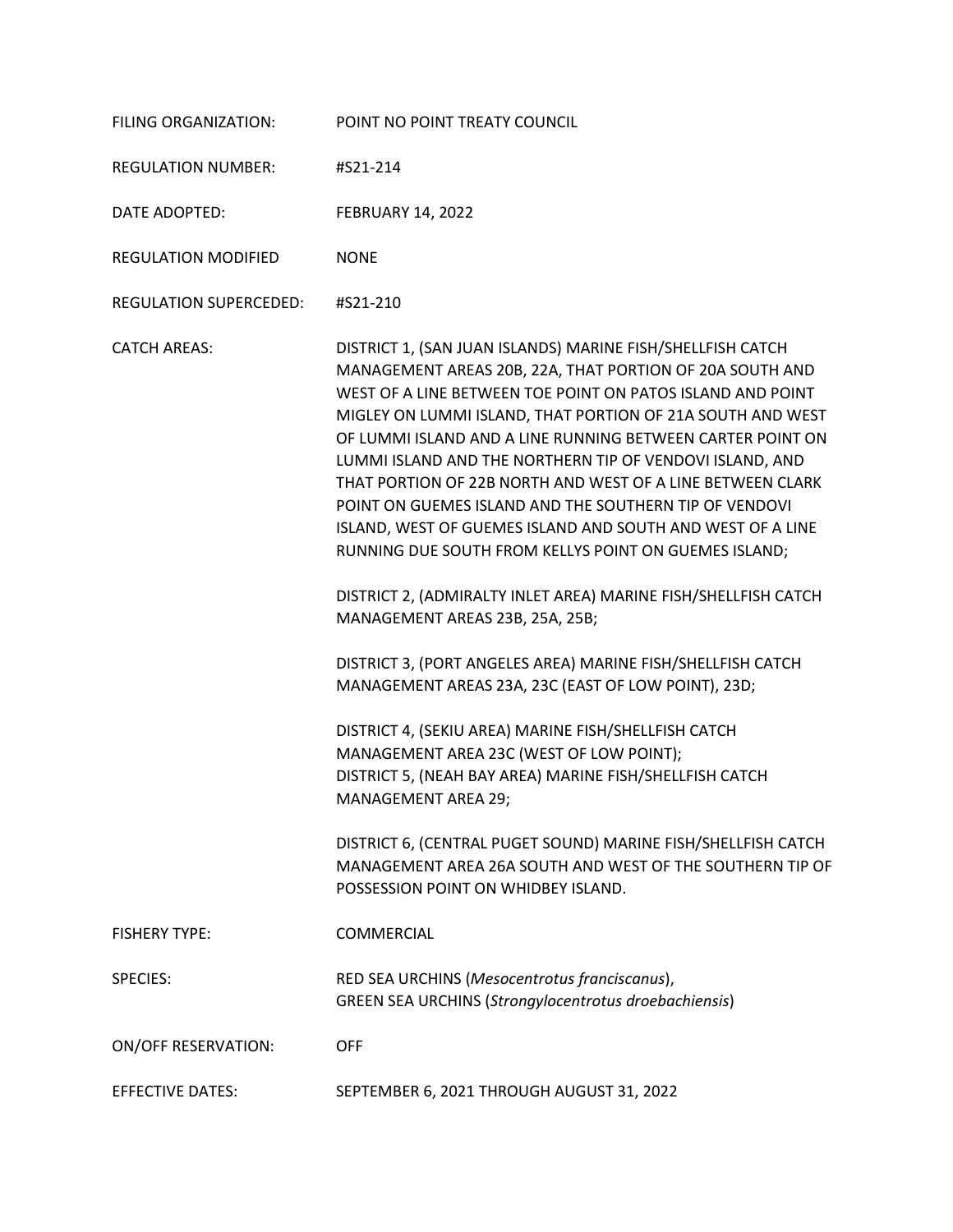DAYS/HOURS:

- 1. RED URCHINS
	- a. FOR DISTRICT 1 (SAN JUAN ISLANDS):
		- i. OPEN 7:30 AM FRIDAY, FEBRUARY 4, 2022; CLOSE 4:30 PM FRIDAY, FEBRUARY 4, 2022;
		- ii. OPEN 7:30 AM MONDAY, FEBRUARY 7, 2022; CLOSE 4:30 PM TUESDAY, FEBRUARY 8, 2022;
		- iii. OPEN 7:30 AM FRIDAY, FEBRUARY 11, 2022; CLOSE 4:30 PM FRIDAY, FEBRUARY 11, 2022;
		- iv. OPEN 7:30 AM MONDAY, FEBRUARY 14, 2022; CLOSE 4:30 PM MONDAY, FEBRUARY 14, 2022;
	- b. FOR DISTRICT 2 (ADMIRALTY INLET AREA): CLOSED
	- c. FOR DISTRICT 3 (PORT ANGELES AREA): CLOSED
	- d. FOR DISTRICT 4 (SEKIU AREA):
		- i. OPEN 7:30 AM WEDNESDAY, FEBRUARY 16, 2022; CLOSE 4:30 PM THUSDAY, FEBRUARY 17, 2022, OR UNTIL THE TRIBAL SHARE IS TAKEN, WHICHEVER COMES FIRST.
	- e. DISTRICT 5 (NEAH BAY AREA) WILL REMAIN CLOSED FOR HARVEST DURING THE 2021-2022 SEASON.
- 2. GREEN URCHINS
	- a. FOR DISTRICT 1 (SAN JUAN ISLANDS):
		- i. OPEN DAILY BEGINNING 8:00 AM SATURDAY, NOVEMBER 6, 2021; CLOSE 5:00 PM WEDNESDAY, AUGUST 31, 2022, OR UNTIL THE TRIBAL SHARE IS TAKEN, WHICHEVER COMES FIRST.
	- b. FOR DISTRICT 2 (ADMIRALTY INLET AREA): CLOSED
	- c. FOR DISTRICT 3 & 4 (PORT ANGELES AND SEKIU AREA):
		- i. OPEN DAILY BEGINNING 8:00 AM SATURDAY, NOVEMBER 6, 2021; CLOSE 5:00 PM WEDNESDAY, AUGUST 31, 2022, OR UNTIL THE TRIBAL SHARE IS TAKEN, WHICHEVER COMES FIRST.
	- d. DISTRICT 5 (NEAH BAY AREA) WILL REMAIN CLOSED FOR HARVEST DURING THE 2021-2022 SEASON.
	- e. DISTRICT 6 (CENTRAL PUGET SOUND): CLOSED.

## LEGAL GEAR:

- 1. HARVEST EQUIPMENT IS RETRICTED TO INDIVIDUAL HARVEST BY HAND. DIVERS MAY HARVEST SEA URCHINS USING SURFACE SUPPLIED AIR OR SCUBA.
- 2. ALL TRIBAL DIVERS AND DIVER VESSELS SHALL ADHERE TO OHSA COMMERCIAL DIVING OPERATION STANDARDS.

HARVEST RESTRICTIONS:

SIZE LIMITS FOR SEA URCHIN HARVEST ARE AS FOLLOWS: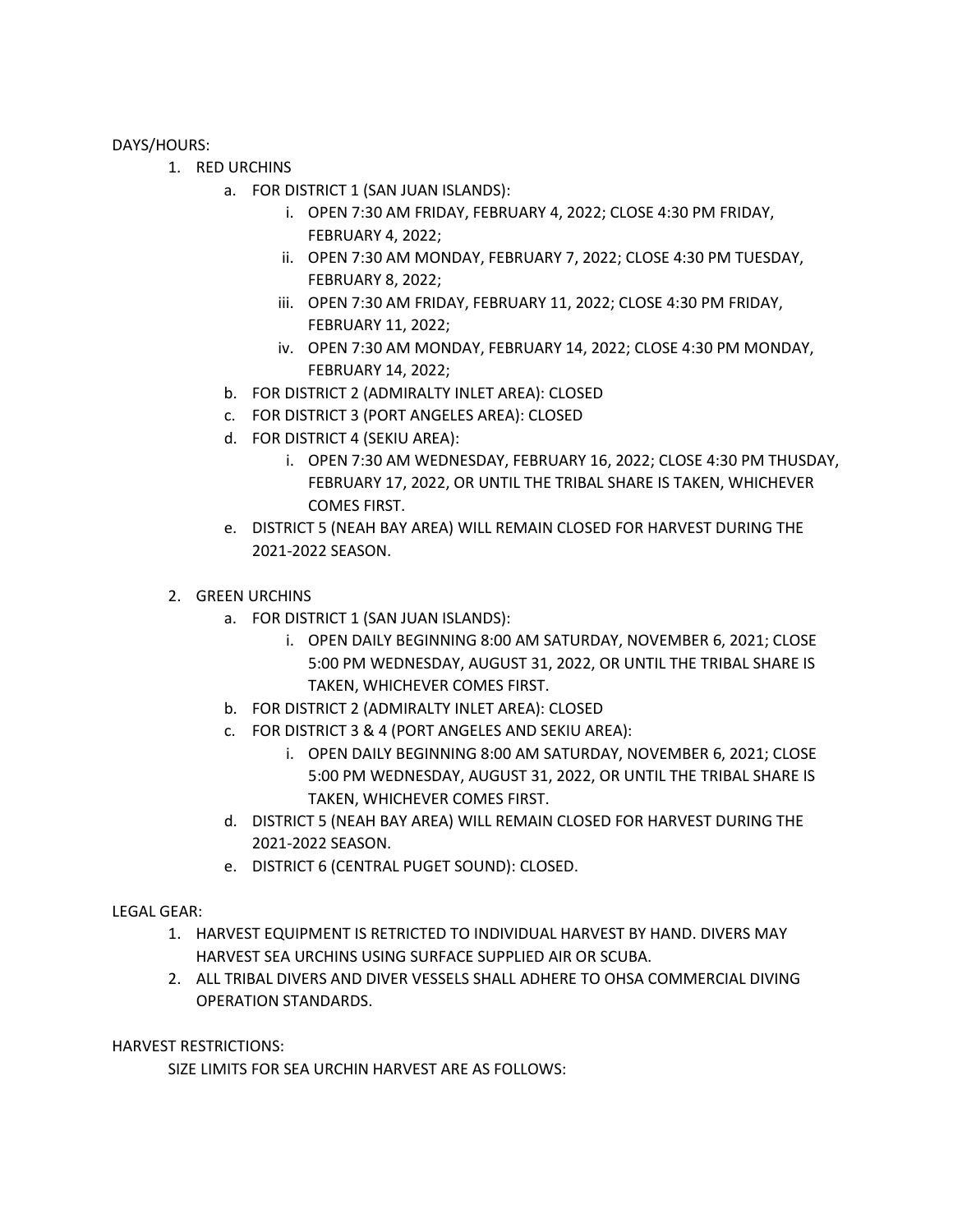- 1. THE MINIMUM SIZE LIMITS FOR RED SEA URCHINS IS 3.25 INCHES, AND THE MAXIMUM SIZE LIMIT IS 5.0 INCHES, BOTH MEASUREMENTS EXCLUSIVE OF THE SPINES.
- 2. THE MINIMUM SIZE LIMIT FOR GREEN SEA URCHINS IS 2.25 INCHES, EXCLUSIVE OF THE SPINES. THERE IS NO MAXIMUM SIZE LIMIT.

## CLSOED ZONES:

URCHIN HARVEST IS NOT ALLOWED WITHIN THE FOLLOWING RESEARCH/MANAGEMENT AREAS:

- 1. THOSE WATERS OF SAN JUAN CHANNEL AND UPRIGHT CHANNEL WITHIN THE FOLLOWING LINES: NORTH AND WEST OF A LINE FROM THE NORTHERNMOST POINT OF TURN ISLAND TO FLAT POINT ON LOPEZ ISLAND AND THENCE PROJECTED FROM FLAT POINT TRUE WEST TO SHAW ISLAND, NORTH OF A LINE PROJECTED FROM THE NORTHERNMOST POINT OF TURN ISLAND TRUE WEST TO SAN JUAN ISLAND, WEST OF A LINE FROM NECK POINT ON SHAW ISLAND TO STEEP POINT ON ORCAS ISLAND, AND SOUTH OF A LINE FROM STEEP POINT ON ORCAS ISLAND TO LIMESTONE POINT ON SAN JUAN ISLAND.
- 2. THOSE WATERS OF HARO STRAIT NORTH OF A LINE PROJECTED TRUE WEST FROM THE SOUTHERNMOST POINT OF CATTLE POINT ON SAN JUAN ISLAND TO THE INTERNATIONAL BORDER AND SOUTH OF A LINE PROJECTED DUE WEST FROM A POINT ONE-QUARTER MILE NORTH OF LIME KILN LIGHT ON SAN JUAN ISLAND TO THE INTERNATIONAL BORDER.
- 3. ARGYLE LAGOON: THOSE UNIVERSITY OF WASHINGTON-OWNED TIDELANDS AND ALL BEDLANDS ENCLOSED BY THE INNER SPIT OF ARGYLE LAGOON ON SAN JUAN ISLAND.
- 4. THOSE WATERS WITHIN ONE-QUARTER MILE OF TATOOSH ISLAND AT 0.0 TIDE HEIGHT.
- 5. THOSE WATERS OF THE STRAIT OF JUAN DE FUCA IN THE VICINITY OF LOW POINT WEST OF A LINE PROJECTED TRUE NORTH FROM THE SHORELINE AT 123 DEGREES 48.3 MINUTES WEST LONGITUDE TO THE INTERNATIONAL BORDER, AND EAST OF A LINE PROJECTED TRUE NORTH FROM THE SHORELINE AT 123 DEGREES 52.7 MINUTES WEST LONGITUDE TO THE INTERNATIONAL BORDER.

OTHER RESTRICTIONS:

- 1. ALL COMMERCIAL HARVESTERS MUST REGISTER AT THEIR RESPECTIVE TRIBAL FISHERIES OFFICE PRIOR TO PARTICIPATING IN THE FISHERY.
- 2. ALL COMMERCIAL SEA URCHIN SALES MUST BE MADE TO TRIBALLY APPROVED BUYERS WHO HAVE FILLED OUT A BUYER'S AGREEGMENT WITH EITHER THE PORT GAMBLE OR JAMESTOWN TRIBE.
- 3. FISHERS MUST ADHERE TO ANY TRIBAL SOCIAL DISTANCING PROTOCOLS WHILE AT THE BOAT LAUNCH AND ON THE WATER.

CATCH REPORTING:

- 1. ALL CATCH MUST BE REPORTED TO THE FISHERIES OFFICE BY PHONE WITHIN 24 HOURS OF HARVEST OR BY MAILING/DELIVERING DAILY HARVEST LOGS TO THE FISHERIES OFFICE THE FIRST WEDNESDAY OF EACH MONTH.
- 2. DAILY HARVEST INFORMATION MUST INCLUDE THE FOLLOWING INFORMATION:
	- a. DATE OF HARVEST
	- b. VESSEL NAME OR BOAT REGISTRATION NUMBER
	- c. LOCATION FISHED